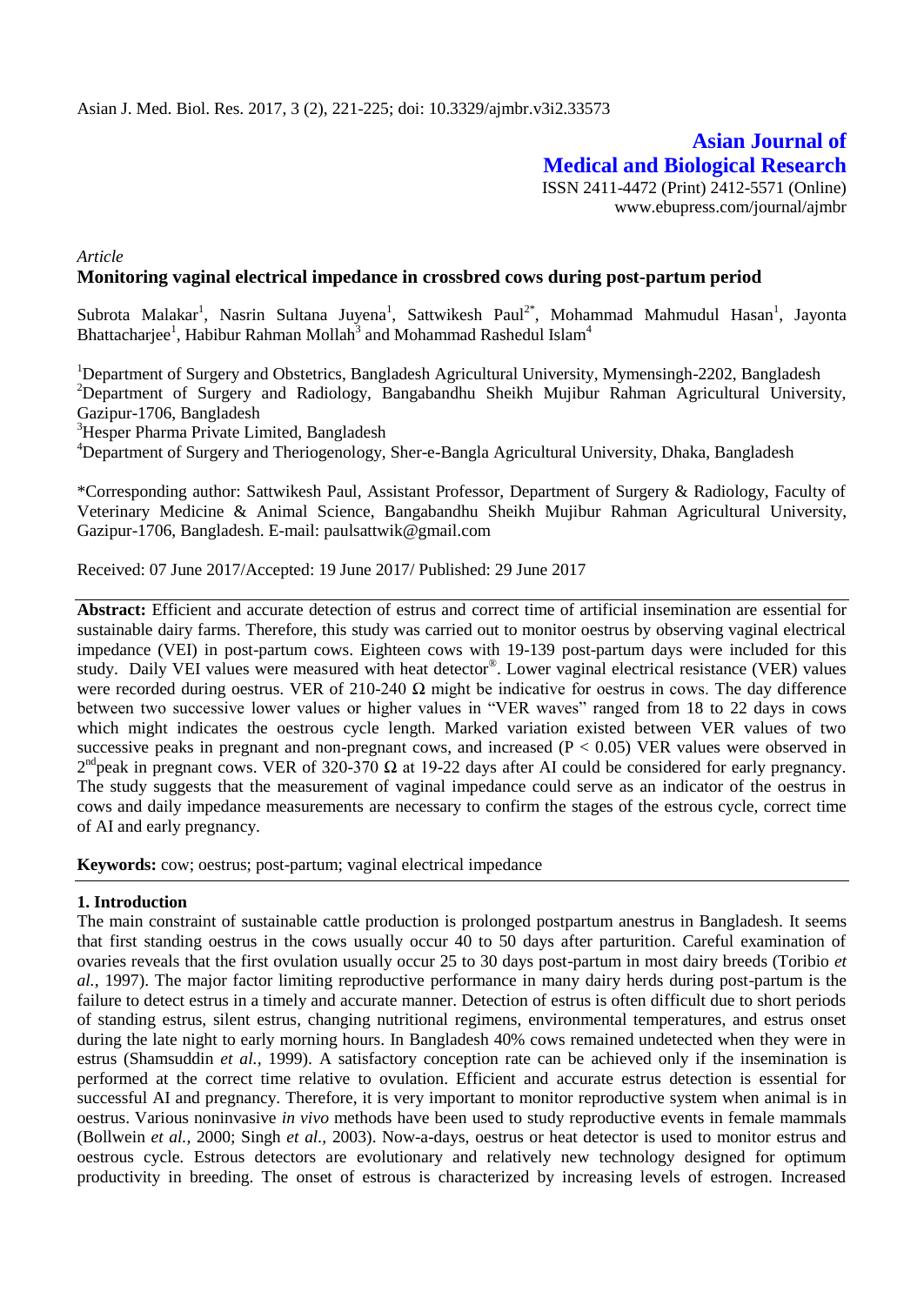oestrogen level leads to increase activity of metabolic pathway, which in turn increases adrenocorticotropic hormone and aldosterone. One effect of these hormones is to increase the levels of sodium chloride (NaCl) in the vaginal mucous resulting in a significantly lower level of electrical resistance than usual (Fehring, 1997). Differences in VEI readings resulted from the estrous cycle correspond to its phases, providing vital information for efficient and effective breeding. There is no study on vaginal electrical impedance in cows, using heat detector in Bangladesh. Therefore, the study was designed to monitor VEI to detect estrus and estrus cycle length in cows during post-partum. Optimization of VEI values in estrus and early pregnancy in cows is also considered.

# **2. Materials & Methods**

Eighteen cross breed dairy cows with 19-139 days post-partum were selected at Dairy Farm, Bangladesh Agricultural University, Mymensingh-2202. The cows with  $\geq$ 3 BCS were selected for the study. Their ages were in between 3 to 9 years and their parity ranged between 1 and 6. The animals were fed with paddy straw, concentrate mixture, cut-and-carry grass and milling by-product according to their body weight and milk production. Vitamin premixes (Powder Renavet-DB®, Renata Animal Health, Bangladesh) were also supplied to the cows with concentrate. All the selected cows were dewormed by using Nitroxyline (Bolus Nitronex®, Renata Animal Health, Bangladesh) 7 days before beginning of experiment.

Daily VEI values of all cows were recorded up to 37-42 days. No synchronization protocol was followed in this study. Stages of estrous cycle were not considered during monitoring of VEI and values were taken at 9.00am. When cows were observed as in estrus, AI was performed with frozen-thawed semen. Among them, 7cows became pregnant after AI. Pregnancy diagnosis was performed by observing embryos with transrectal ultrasonography using real-time B-mode ultrasound (MU1V®, Veterinary Mobile Ultrasound, Bionet, South Korea) equipped with a 7.5 MHz linear probe, between days 40-45 after insemination. Prior to using the probe of the estrous detector was washed in 1% potassium permanganate (PPM) solution. No gel or oily substance was used as this change the reading of VEI. Care was taken to insert the probe into the vagina at same length each time. Therefore, a red band was used to mark the same length on the probe. The probe was placed aside either left or right to take reading from the vaginal wall. The reading was visible on the screen.

## **2.1. Statistical analysis**

Data were presented in two groups; non -pregnant and pregnant cows, after descriptive analysis. Individual VEI values of each cow were presented as graph to demonstrate daily VEI value changes during estrus cycle and early pregnancy. T test was performed to observe variations in the VEI values of successive two values in pregnant and non-pregnant cows using statistical software SPSS 16. Differences were considered significant at  $P < 0.05$ .

### **3. Results**

Daily VER values of individual animals were considered to establish precise VER values for estrus cycle and early pregnancy. It is the first and preliminary study on VER of dairy cows by heat detector in Bangladesh. Individual VER values of estrus and estrous cycle of non- pregnant cows are presented in Figure 1a,b,c,d,e,f,g,h,i,j &k. Daily VER values of pregnant cows are presented in Figure 2a,b,c,d,e, & g. In general, lower resistance (ranged from 210 Ωto 290  $\Omega$  in cows) were observed when animal was in estrus.

Presence of swollen and reddish vulva and mucus strand supports this finding. Resistance remained high near the next heat and then it dropped again. The day difference between two successive lower peaks in VER waves ranged from 18-22 days which might indicate the estrous cycle in dairy cows.

During this study, we summarized VEI values of two successive lower peaks in both pregnant and non-pregnant cows and data are shown in Table 1.

| Group        | Vaginal electrical impedance (VEI) |                              |                       |                       |
|--------------|------------------------------------|------------------------------|-----------------------|-----------------------|
|              |                                    | (Mean $\pm SD$ )             | <b>Minimum values</b> | <b>Maximum values</b> |
| Non-pregnant | 1st peak                           | $241 \pm 29.5^{\text{a}}$    | 210                   | 290                   |
|              | 2nd peak                           | $229 \pm 12.0^a$             | 210                   | 250                   |
| Pregnant     | 1st peak                           | $218.6 \pm 7.0^{\circ}$      | 210                   | 230                   |
|              | 2nd peak                           | $342.9 \pm 20.6^{\text{sb}}$ | 320                   | 370                   |

| Table 1. Mean ±SD of VEI values of two successive lower peaks in VEI wave. |  |  |
|----------------------------------------------------------------------------|--|--|
|                                                                            |  |  |

\*presents significant variation (P<0.05) within group

a, b represent significant variation (P<0.05) between two groups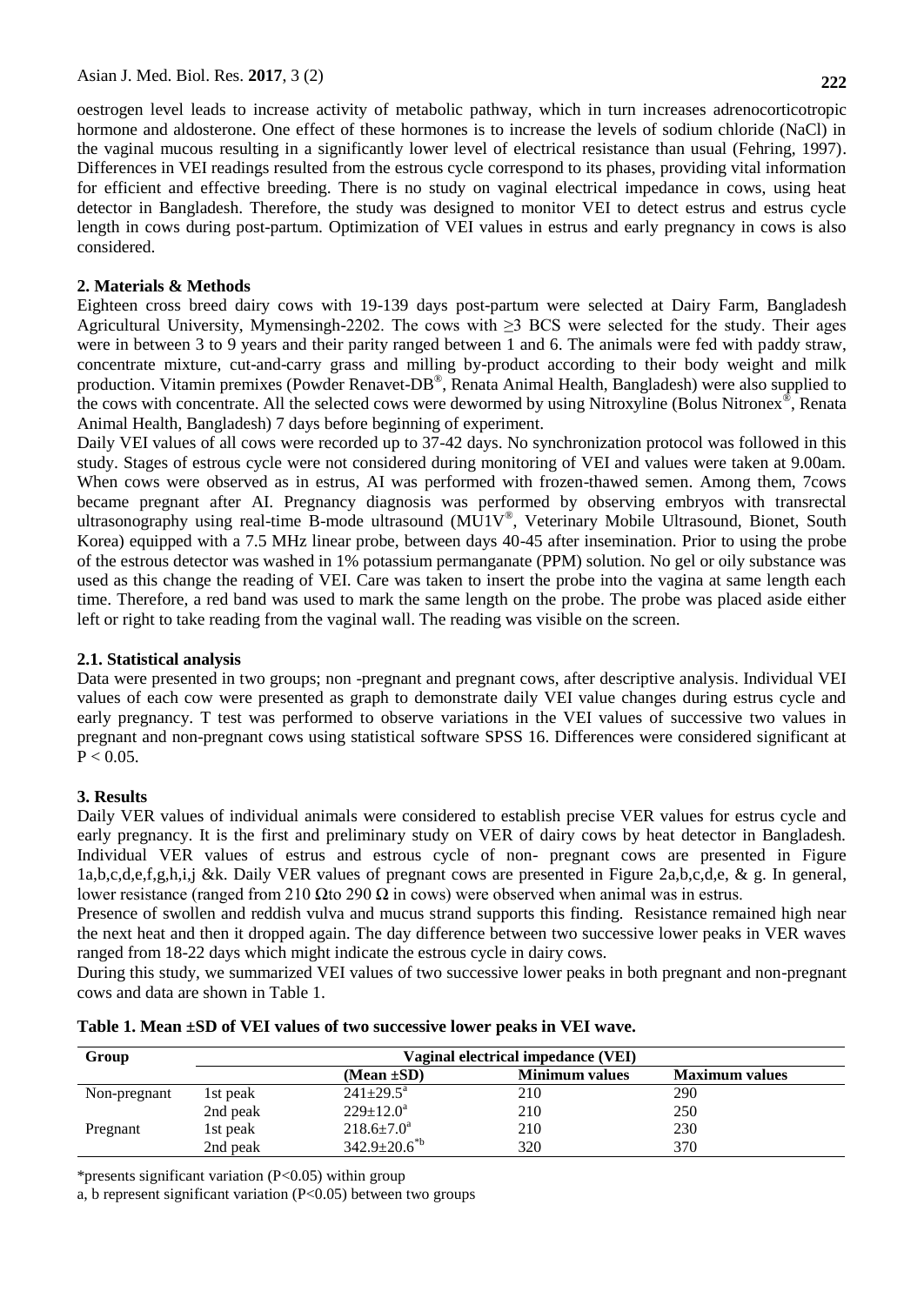

**Figure 1. a, b, c, d, e, f, g, h, i, j & k present VER values of estrus and estrous cycle in non-pregnant cows during post-partum.**



**Figure 2. a, b, c, d, e, f, & g present daily VEI values of pregnant cows during post-partum.**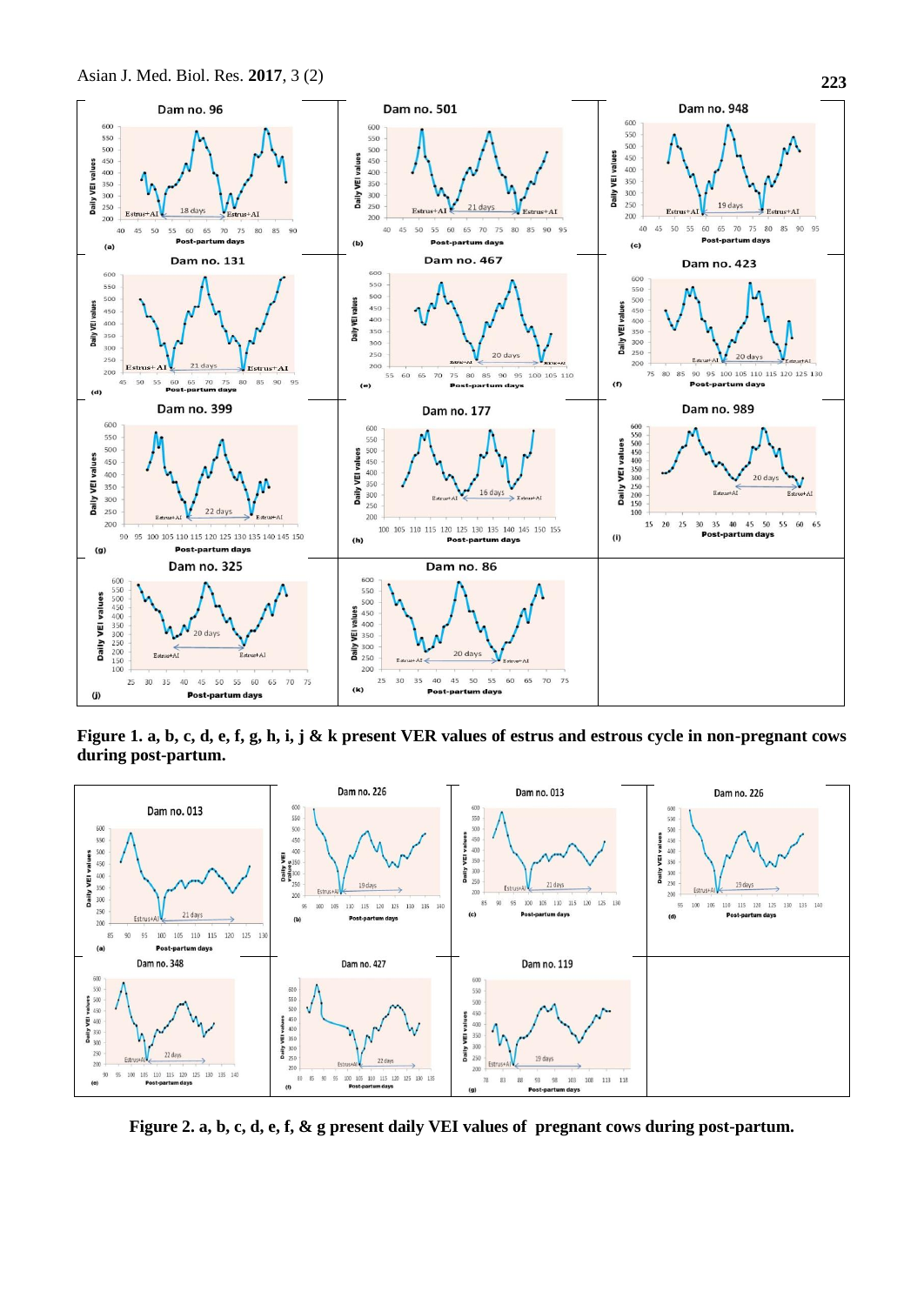There was no significant variation (P<0.05) in VEI values of 1st peak in cows of both groups. Whereas, VEI values increased significantly (P<0.05) during  $2<sup>nd</sup>$ -peak in pregnant cows and marked variation existed between VEI values of  $2<sup>nd</sup>$ -peak in pregnant and non-pregnant groups. This result could help us to determine the VEI values during early pregnancy.

#### **4. Discussion**

Longer post-partum is responsible for a long calving and is a major cause for economic loss to cow breeders. It is stated that high percentage of cows show silent oestrus and the longer period between calving and postpartum cyclicity. Poor oestrus detection is a common problem in cows even under good management. Hormonal variations during oestrus cycle produce variations in animal behavior and physiologic parameters. As a result, heat detection technique based on animal behavior can produce both false positives and false negatives (Miranda *et al.,* 2009). Most detection methods are not suitable in herd practice in Bangladesh. Detection method should combine cost and herd feasibility. For this reason, the experiments were performed to study VER with heat detector probe to monitor oestrus and pregnancy in cattle during post-partum.

The impedance technique is one of the tools that could be used for non-invasive monitoring of events occurring in cyclic animals (Miranda *et al.,* 2009). There is paucity of data regarding VEI values of cows in Bangladesh. Gupta and Purohit (2001) reported that AI at a low VEI distinctly improved the conception rate in buffaloes. Data obtained in cattle with electrodes implanted in the vaginal submucosa, 15 cm from the vulva, indicate that changes in vaginal impedance have a closer relationship to the timing of ovulation than to the timing of estrus (Smith *et al.,* 1989). During this experiment, typical changes in VEI of individual crossbred cows with a postpartum period of 40-96 days were observed daily up to 42 days to record the minimum level of resistance and the moment when a distinct rise in resistance occurred. It supports the statement of Aizinbud *et al.* (1980) who stated that daily impedance measurements are necessary to confirm the stages of the oestrous cycle. In this study, lower peak observed with lower VEI values during oestrus and then increased to a high level after oestrus. Resistance remained high near the next heat and then it dropped again. It is found that the difference between two successive lower peaks of "VEI waves" ranged from 18-22 days, which might indicate the oestrous cycle length in cows. Result corresponds well with the finding of Jainudeenand and Hafez (1993) who reported that the duration of the oestrous cycle in cows ranged from 18to 22 days with a mean of around 21 days. VEI in lower peak recorded during experiment supposed to be indicative of oestrus. In addition, physical signs i.e. changes in vulva color and mucus were more intensive at lower peak in cows. Estrous detector is responsive to the hormonal changes that coincide with estrous. For this, estrous detector as a much simpler tool can replace the more costly procedure of progesterone-based pregnancy detection. This is worthy to consider some physical factors such as, instability of the contact between the vaginal mucosa and electrodes due to the changes in the tone of the vagina, the entrapment of air in the vagina during insertion of an electrode-bearing probe or unequal hand pressure during taking impedance measure as described by Lehrer *et al.* (1991).The electrical impedance in the vagina, vaginal vestibule and vulva during different stages of the oestrous cycle shows significant changes that may vary among these reproductive organs, different locations in these organs and mammalian species (Rezácˇ, 2008). We found no significant variation (P<0.05) in VEI values of 1st peak in cows of both groups in this study. Whereas, VEI values increased significantly ( $P < 0.05$ ) during  $2<sup>nd</sup>$ -peak in pregnant cows.Marked variation existed between VEI values of  $2<sup>nd</sup>$  peaks in pregnant and non-pregnant groups. This result could help us to determine the VEI values during early pregnancy. In this study, the vaginal length was not measured where detector was placed. There might be differences among VEI values taken from different anatomical site of female reproductive tract in cows, which need to focus in future. Moreover, hormonal profiles (oestrogen and progesteron level) were not measured to conclude if there is any relationship between VEI and hormones is existed. Future study should be directed to identify factors that may affect the variability of impedance values in the vagina during the oestrous cycle in cows. However, understanding and investigating VEI ""waves"" as a functional unit during the oestrous cycle, could facilitate the development of value indicating oestrus and influencing ovarian function in both cyclic and non-cyclic animals, leading to the improvement of reproductive efficiency in indigenous cow. Further study is in progress to detect definite range of VEI, which would, allows us to know the proper time of AI to improve fertility of cows.

#### **5. Conclusions**

This study suggests that the measurement of vaginal impedance could serve as an indicator of the oestrus in cows and daily impedance measurements are necessary to confirm the stages of the estrous cycle, correct time of AI and early pregnancy.